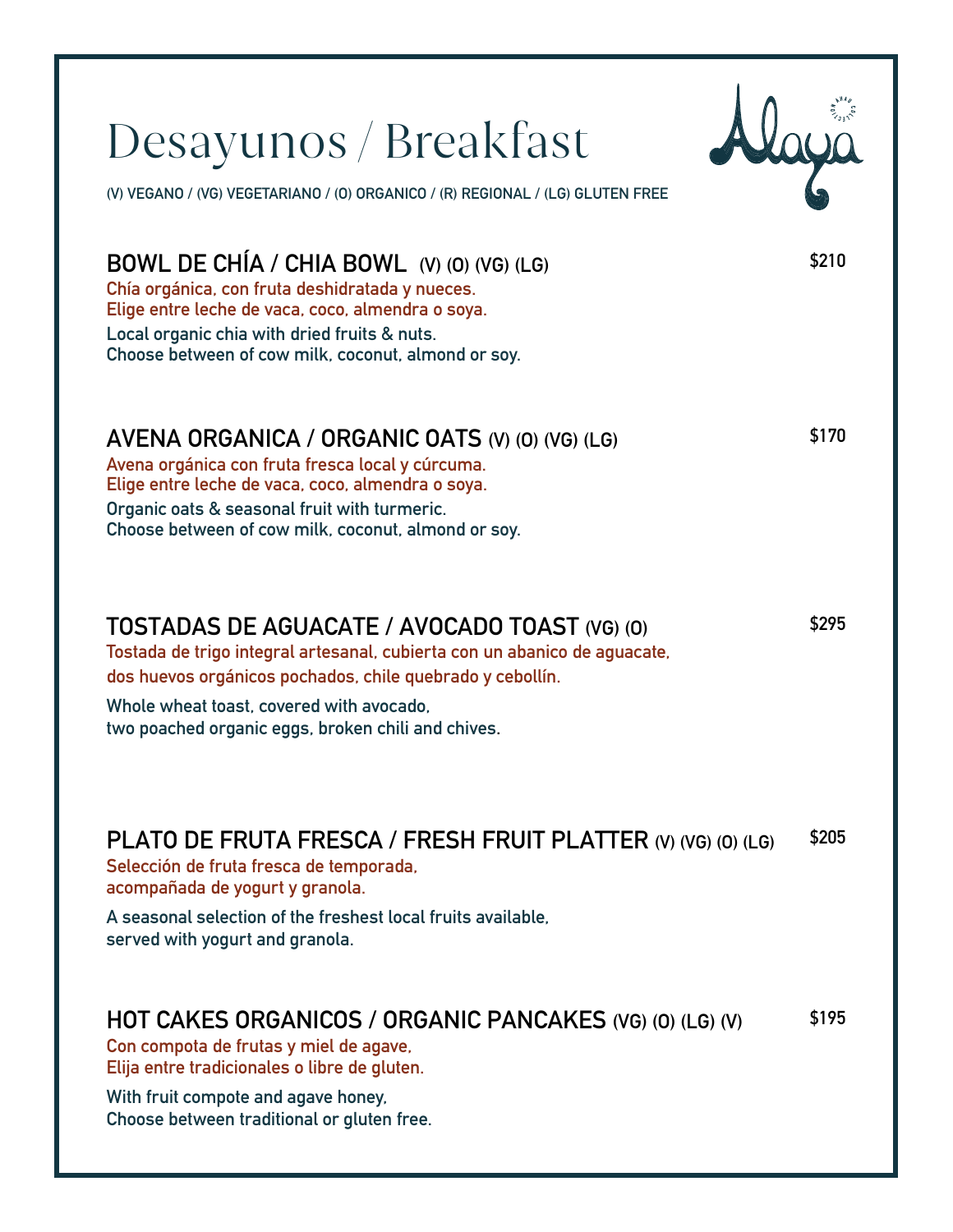## **PAN FRANCÉS / FRENCH TOAST (O) (VG)**

**Con mousse de cacao y miel de agave. With cacao mousse and agave honey.**

#### **HUEVOS RANCHEROS / RANCHEROS EGGS (O) (VG) (R)**

**Dos huevos frescos orgánicos de la granja, tortilla con frijoles, queso cotija local, salsa ranchera de casa, aguacate, cebolla curtida, crema y cilantro. Two organic fresh eggs from the farm, tortilla with beans, local cotija cheese, homemade ranchera sauce, avocado, tanned onion, cream and cilantro.**

#### **CHILAQUILES (O) (VG) (R)**

**Salsa verde o roja ranchera de casa, queso cotija, aguacate, cilantro, crema y cebolla. Green sauce or red ranchera sauce, cotija cheese, avocado, coriander, cream and onion.**

#### **HUEVOS ALAYA / ALAYA EGGS (O) (VG)**

**Dos huevos orgánicos de la granja, preparados con amor, sobre pan tostado, queso de cabra, espinacas, tomate, albahaca, salsa pesto y queso parmesano.**

**Two organic farm eggs prepared with love on toasted bread, goat cheese, spinach, tomato, basil, pesto sauce and parmesan cheese.**

#### **TORTA MEXICANA / MEXICAN TORTA**

**Pan telera con dos huevos orgánicos de la granja, tocino, aguacate, tomate, frijoles refritos y queso manchego acompañados de chiles en vinagre hechos en casa**

**Telera bread with two organic farm eggs, bacon, avocado, tomato, refried beans and manchego cheese accompanied with homemade pickled chillies.**

**\$295**

**\$180**

#### **\$240**

**\$220**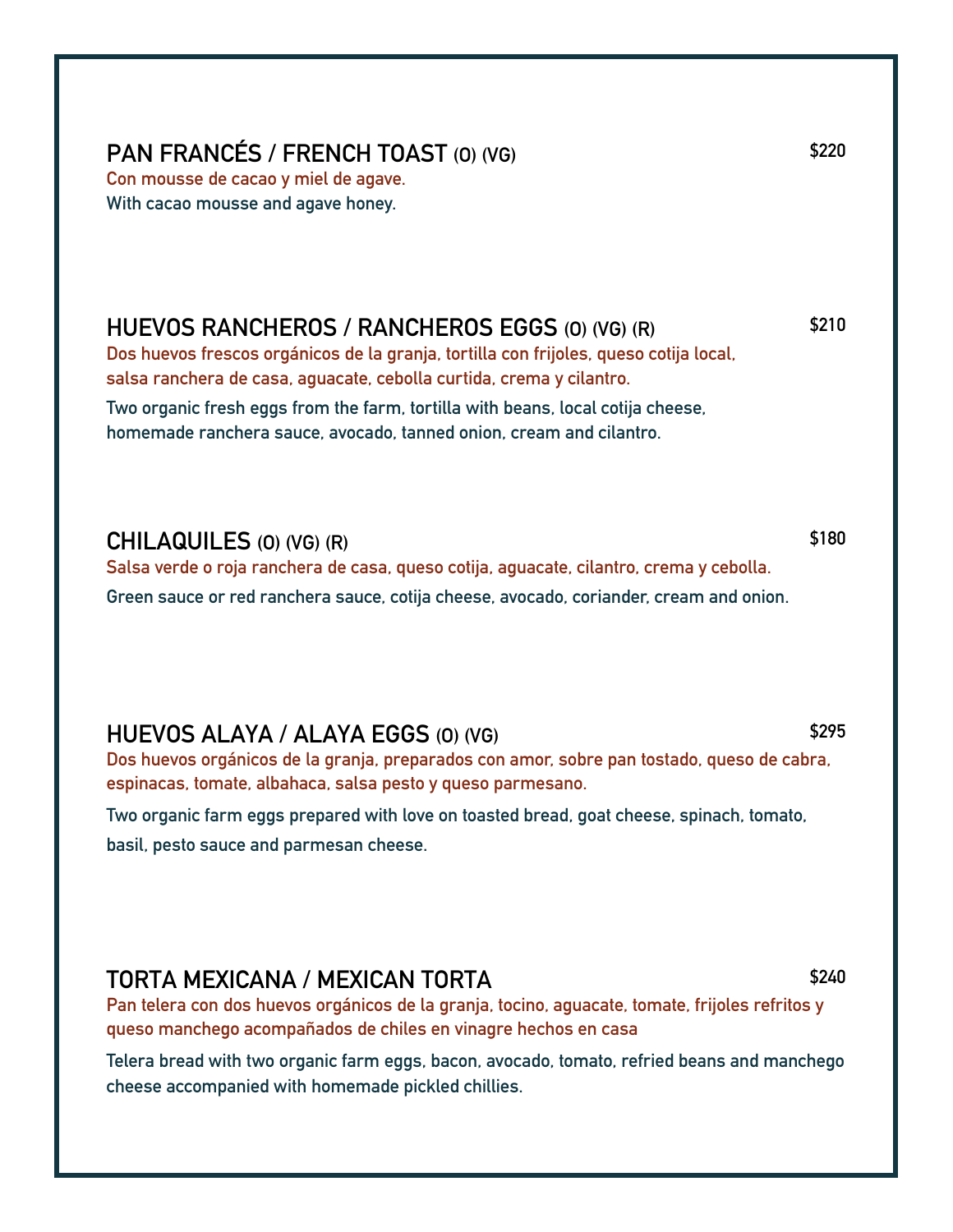#### **BURRITO (O) (VG)**

**Huevo revuelto con cebolla caramelizada, queso manchego, frijoles refritos, aguacate, lechuga envuelto en una totilla de harina acompañado con pico de gallo y guacamole.**

**Scrambled eggs with caramelized onion, manchego cheese, refried beans, avocado, lettuce wrapped in a flour tortilla accompanied with pico de gallo and guacamole.**

#### **QUESADILLAS**

**Quesadillas mexicanas clásicas con queso manchego, acompañadas con una guarnición pequeña de guacamole y pico de gallo, opción de tortilla de maíz o harina. Extras: Camarón, pollo, arrachera.**

**Classic Mexican quesadillas with manchego cheese, accompanied with a small side of guacamole and pico de gallo, choice of corn or flour tortilla. Extras: Shrimp, chicken, steak.**

## **HUEVOS AL GUSTO / EGGS AS YOU LIKE THEM (O)**

**\$240**

**Dos huevos frescos orgánicos de la granja a tu estilo: revueltos, pochados o fritos, acompañados de papa de desayuno y ali oli.**

**Elige uno: jamón, tocino, chorizo o queso.**

**Elige dos: chaya, tomate, champiñones, aguacate o cebolla.**

**Two organic fresh eggs from the farm in your style: scrambled, poached or fried, accompanied with breakfast potato and ali oli.**

**Choose one: ham, bacon, chorizo or cheese.**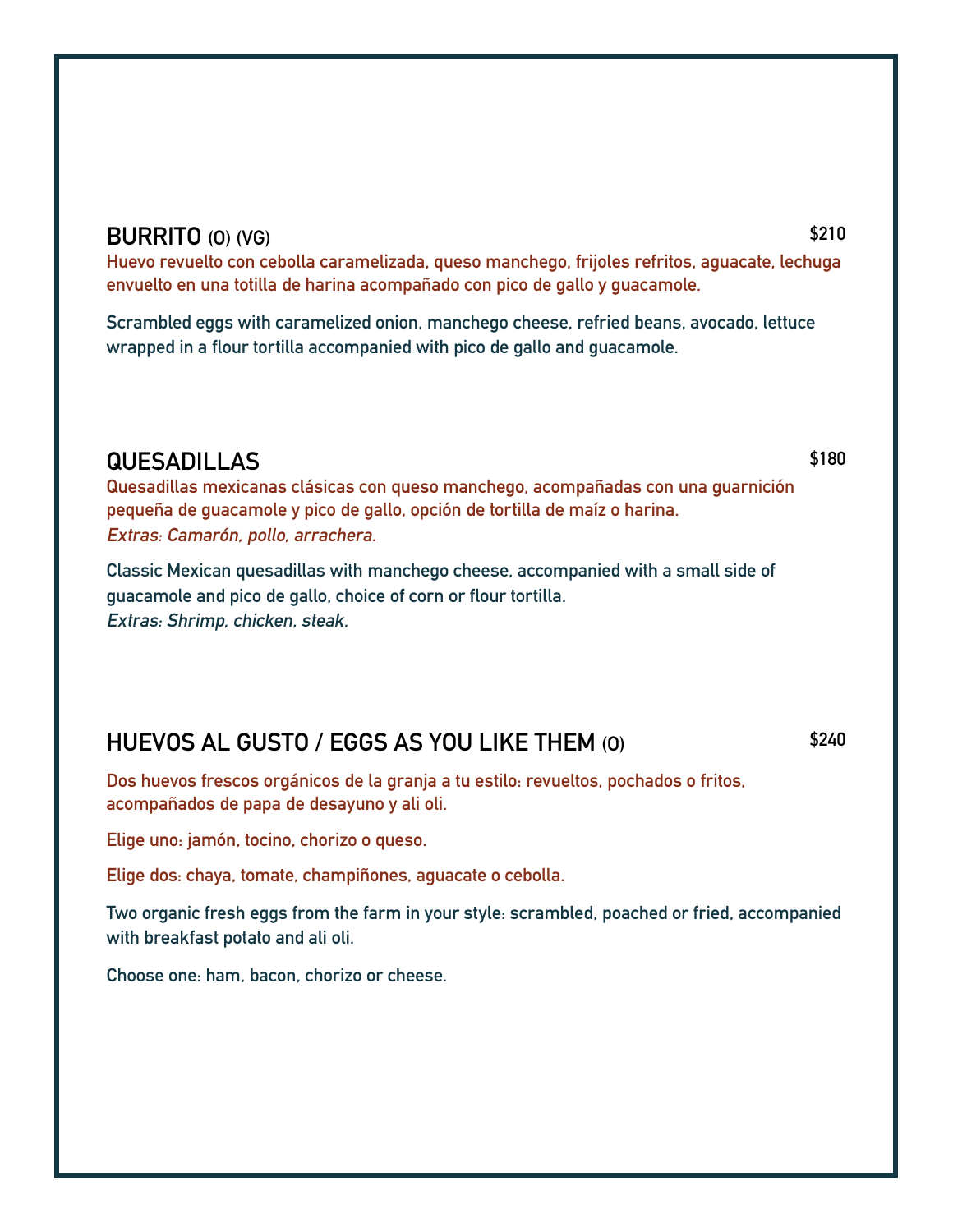## Extras

| Chaya                                     | \$70  |
|-------------------------------------------|-------|
| <b>Frijoles / Beans</b>                   | \$70  |
| <b>Coco Tostado / Toasted Coconut</b>     | \$35  |
| Espinacas / Spinach                       | \$70  |
| Aguacate / Avocado                        | \$70  |
| <b>Champiñon / Mushrooms</b>              | \$70  |
| Chorizo                                   | \$105 |
| Fruta / Fruit                             | \$105 |
| Huevo / Egg                               | \$35  |
| Jamón / Ham                               | \$100 |
| Queso de Cabra / Goat Cheese              | \$80  |
| Queso Manchego / Manchego Cheese          | \$80  |
| Tocino / Bacon                            | \$100 |
| Vegetales del Día / Today's Vegetables    | \$80  |
| Granola de Autor / Home made Granola      | \$100 |
| Ingrediente Extra / Extra Ingredient      | \$30  |
| Pan Tostado / Toast                       | \$60  |
| Papas de Desayuno / Breakfast Potatoes    | \$70  |
| Queso Cotija / Cotija Cheese              | \$85  |
| <b>Yogurt Organico / Organico Yoghurt</b> | \$65  |
| Salchicha / Sausage                       | \$65  |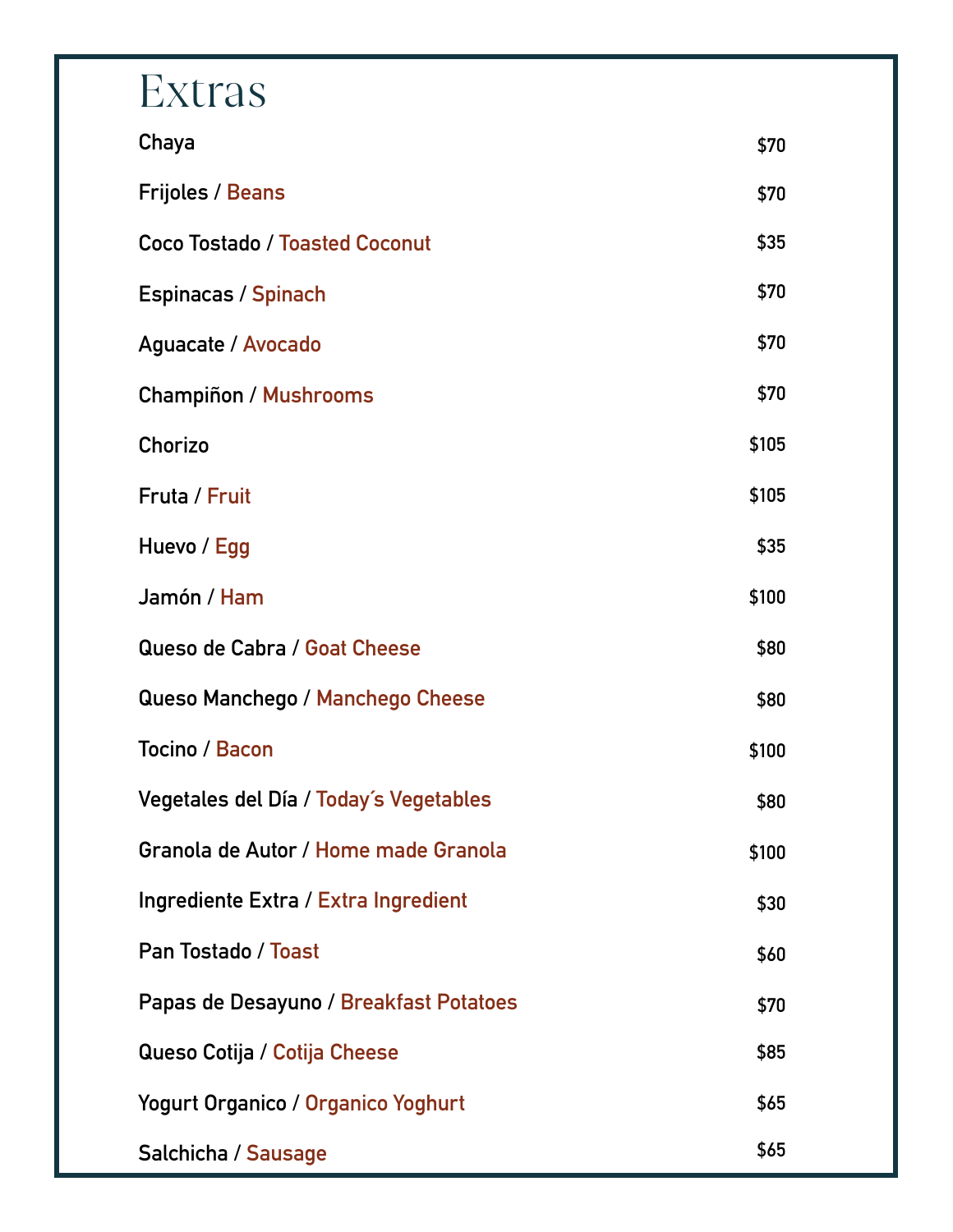# Bebidas / Drinks

#### **JUGOS FRESCOS / FRESH JUICE**

**Naranja, toronja, piña, melón, sandia, papaya, mango, mandarina (solo en temporada). Orange, grapefruit, pineapple, melon, watermelon, papaya, mango, tangerine (seasonal only).**

| <b>SMOOTHIES</b>                                                                         |       | <b>CAFÉ / COFFEE</b>       |       |
|------------------------------------------------------------------------------------------|-------|----------------------------|-------|
| <b>SMOOTHIE ALAYA</b><br>Naranja, papaya, maracuyá y guayaba.                            | \$165 | <b>AMERICANO</b>           | \$55  |
| Orange, papaya, passion fruit and guava.                                                 |       | <b>ESPRESSO</b>            | \$60  |
| <b>FRUITY TOOTY</b>                                                                      | \$145 | <b>CAPUCCINO</b>           | \$70  |
| Fresa, mango, piña y naranja.                                                            |       | <b>ALMENDRAS / ALMONDS</b> | \$110 |
| Strawberry, mango, pineapple and orange.                                                 |       | SOYA / SOY                 | \$65  |
|                                                                                          |       | COCO / COCONUT             | \$110 |
| <b>TULUM SUNNY</b><br>Naranja, toronja y limón.                                          | \$145 | AVENA / OATMEAL            | \$110 |
| Orange, grapefruit and lime.                                                             |       | <b>LATTE</b>               | \$70  |
|                                                                                          |       | <b>ALMENDRAS / ALMONDS</b> | \$110 |
| <b>GREEN DREAM</b>                                                                       | \$145 | SOYA / SOY                 | \$65  |
| Pepino, menta, coco, stevia y limón.                                                     |       | COCO / COCONUT             | \$110 |
| Cucumber, mint, coconut, stevia and lime.                                                |       | AVENA / OATMEAL            | \$110 |
| <b>BERRY MANGO</b><br>Mango, fresa y coco.                                               | \$165 | CAFÉ FRIO / ICED COFFEE    | \$95  |
| Mango, strawberry and coconut.                                                           |       |                            |       |
|                                                                                          |       | <b>TÉ FRIO / ICED TEA</b>  | \$95  |
| <b>PICUCHA</b>                                                                           | \$145 |                            |       |
| Piña, pepino, chaya y nopal.<br>Pineapple, cucumber, chaya and nopal.                    |       |                            |       |
| <b>YOKIBAN</b>                                                                           | \$145 |                            |       |
| Yogurt, kiwi y plátano.<br>Yogurt, kiwi and banana.                                      |       |                            |       |
| <b>PASSION</b>                                                                           | \$145 |                            |       |
| Fresa, plátano, maracuyá y naranja.<br>Strawberry, banana, passion fruit and orange.     |       |                            |       |
| <b>PEANUT BUTTER SHAKE</b><br>Mantequilla de maní y avena.<br>Peanut butter and oatmeal. | \$145 |                            |       |
|                                                                                          |       |                            |       |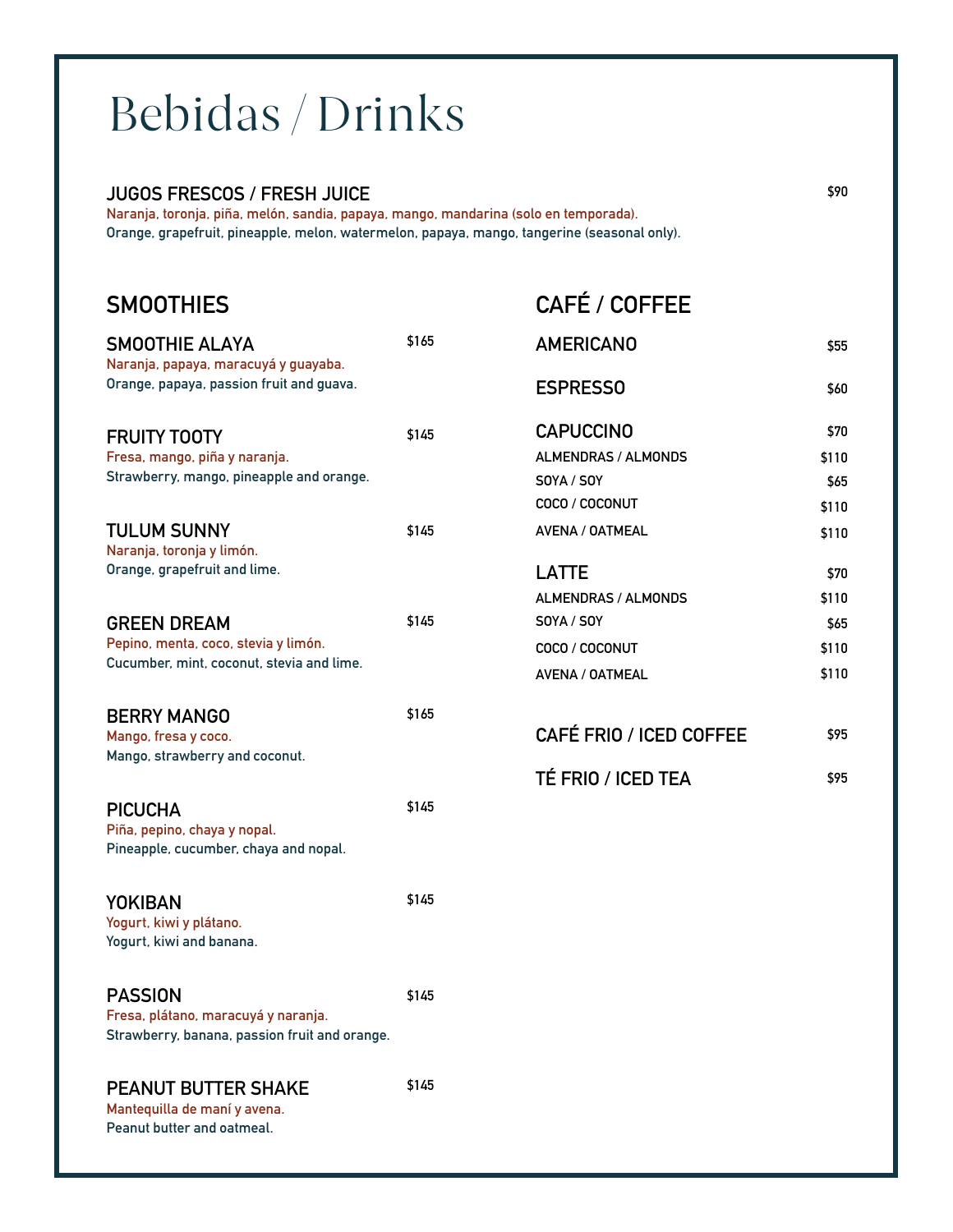**(V) VEGANO / (VG) VEGETARIANO / (O) ORGANICO / (R) REGIONAL / (LG) GLUTEN FREE**

**12:00 PM - 5:00 PM**

Lunch

## **GUACAMOLE TRADICIONAL (V) (O) (VG) (LG) (R)**

**Aguacate local con pico de gallo acompañado de totopos y salsa picante. Local avocado with pico de gallo accompanied by tortilla chips and spicy sauce.**

#### **HUMMUS & SIKIIL PAK DIP (V) (O) (VG) (LG) (R)**

**Cremoso hummus y dip maya de tomate asados, pepita de calabaza y chiles asados. Acompañados de crudites y totopos**

**Creamy hummus and maya dip of roasted tomatoes, pumpkin sedes and roasted peppers. Accompanied with crudites and tortilla chips**

## **CEVICHE MEXICANO / MEXICAN CEVICHE (R)**

**Pesca del día, camarón o mixto, marinados en limón local, pico de gallo, aguacate y aceite de cilantro.**

**Catch of the day, shirmp or mixed, marinated in local lime, pico de gallo, avocado and coriander oil.**

## **AGUACHILE DE CAMARÓN / SHRIMP AGUACHILE (R)**

**Camarones frescos cocidos en limón local, jalapeño, aguacate, cebolla morada y pepino. Fresh shrimp cooked in local lime, jalapeño, avocado, purple onion and cucumber.**

#### **SOPA DE LIMA / LEMON SOUP (O) (R)**

**consomé de pollo orgánico hecho en casa, con pimientos, cebolla, lima, cilantro y tortilla crocante.**

**Homemade organic chicken consomme, with peppers, onion, coriander, lime and crispy tortilla.**

**\$190**

**\$190**

**\$360**

**\$360**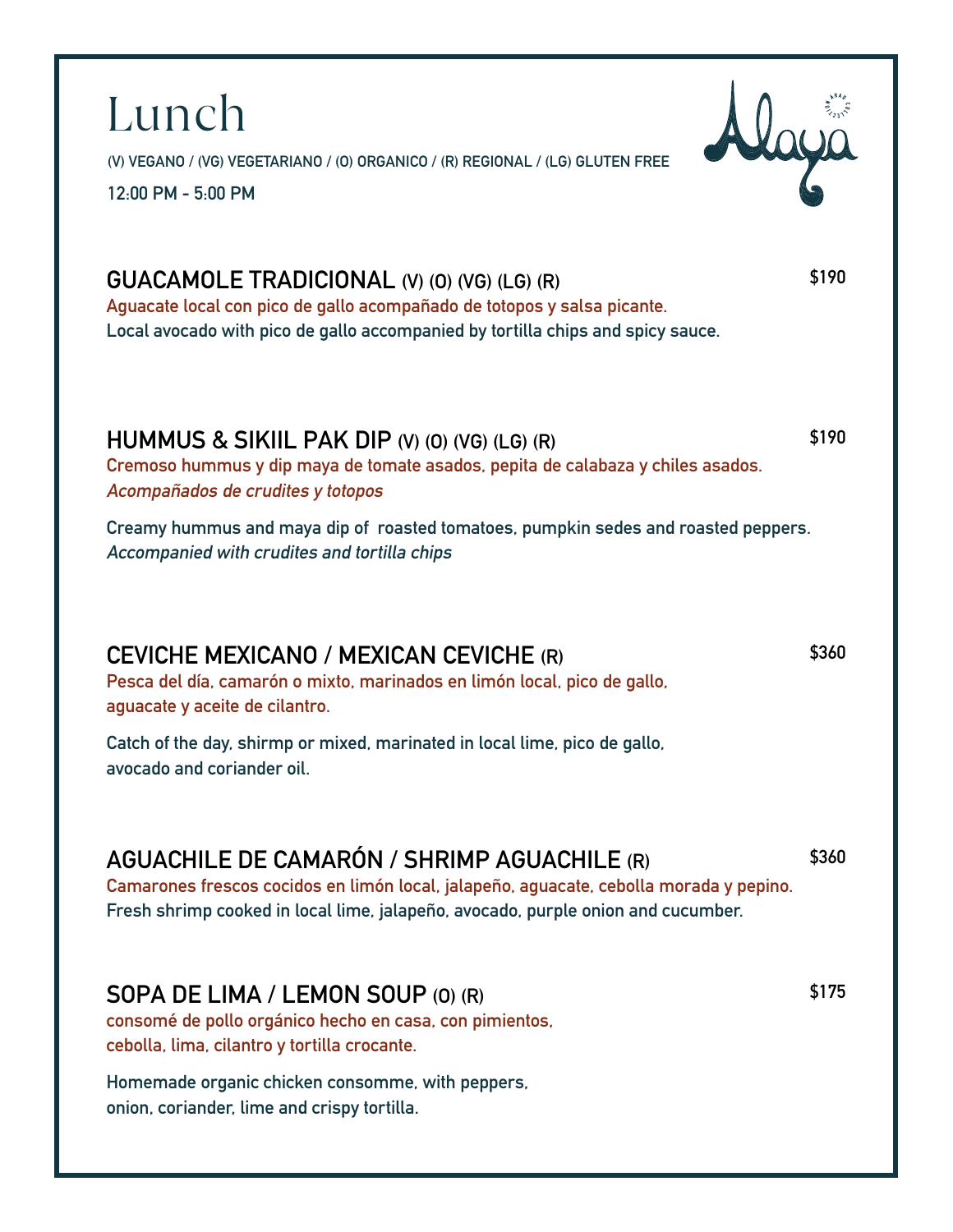| SOPA DE MARISCOS / SEAFOOD SOUP<br>Camarón, almeja, mejillones, jaiba y pescado, con cilantro,<br>chiles secos en un caldo de pescado al tomate.<br>Shrimp, clams, mussels, crab and fish, with dried coriander,<br>chilis in a tomato fish stock.                                                                             | \$360 |
|--------------------------------------------------------------------------------------------------------------------------------------------------------------------------------------------------------------------------------------------------------------------------------------------------------------------------------|-------|
| TORTA DE MILANESA DE POLLO / CHICKEN MILANESA TORTA (R)<br>Pan telera con frijoles refritos, lechuga, milanesa de pollo,<br>tomates, cebolla morada, aguacate y crema local.<br>Telera bread, with refried beans, lettuce, chicken milanesa,<br>tomatoes, purple onion, avocado and local cream.                               | \$240 |
| <b>CLUB SANDWICH ALAYA</b><br>Pavo maya horneado, tocino crocante, queso manchego y mayonesa de chipotle.<br>Acompañado de papas fritas.<br>Baked maya turkey, crispy bacon, manchego cheese and chipotle mayonnaise,<br>Accompanied by french fries.                                                                          | \$350 |
| <b>HAMBURGUESA ALAYA / ALAYA BURGER</b><br>Mezcla de la casa de carnes prime, aguacate, cebolla morada,<br>jitomate, lechuga, queso manchego y tocino.<br>Acompañado de papas fritas.<br>Mix of the house of prime meat, avocado, purple onion, tomato,<br>lettuce, manchego cheese and bacon.<br>Accompanied by french fries. | \$380 |
| HAMBURGUESA VEGANA / VEGAN BURGER (VG)<br>Beyond beef, lentejas, queso vegano, lechuga, tomate, cebolla, acompañado con<br>crujientes de camote.<br>Beyond beef, lentils, vegan cheese, lettuce, tomato, onion, accompanied with<br>crispy sweet potato.                                                                       | \$350 |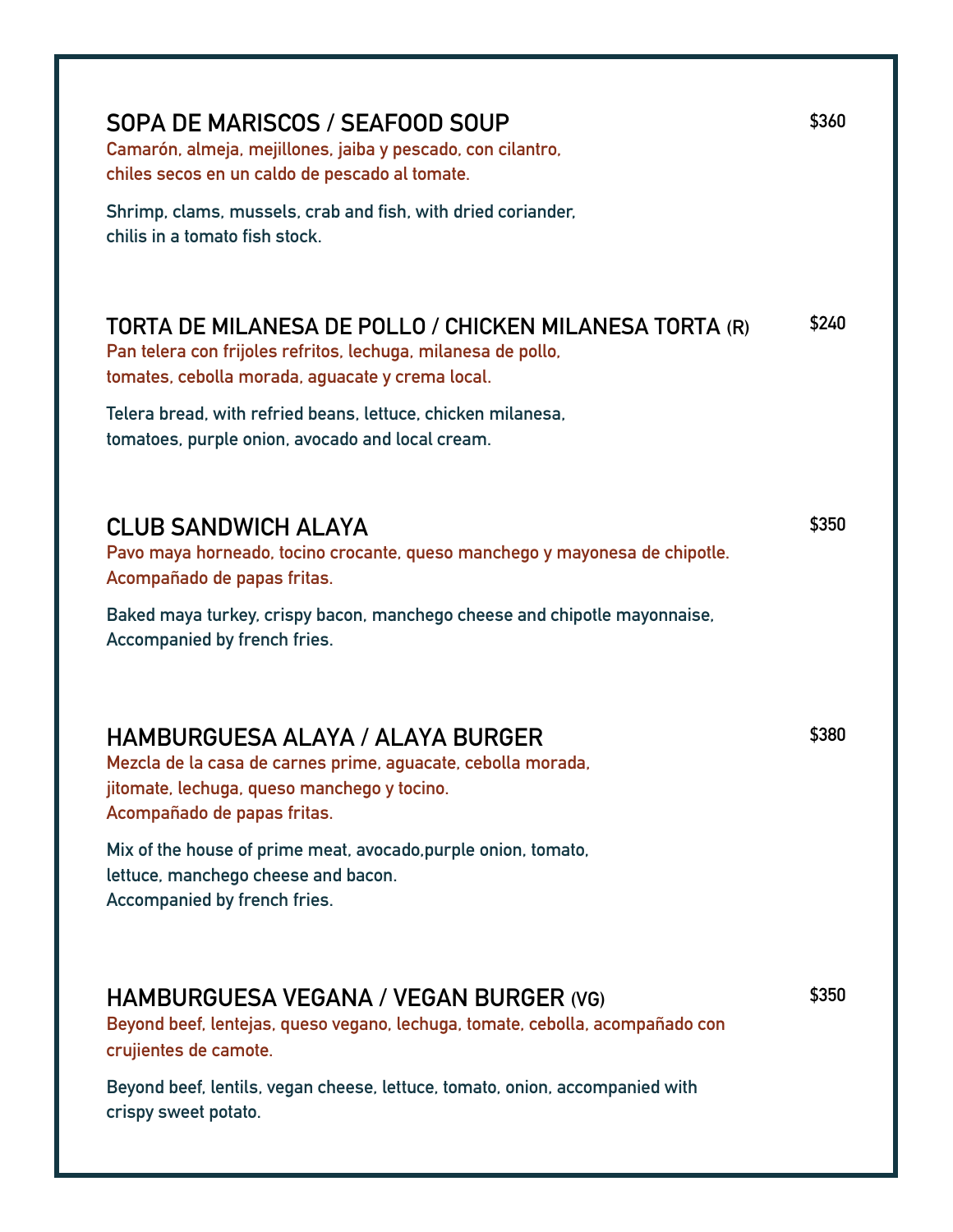|  |                                                           |  |  | ELOTE TATEMADO / TATEMADO CORN (V) (0) (VG) (R) |  |
|--|-----------------------------------------------------------|--|--|-------------------------------------------------|--|
|  | Elote dulce amarillo, con queso cotija, tajín y mayonesa. |  |  |                                                 |  |
|  |                                                           |  |  |                                                 |  |

**Sweet yellow corn, cotija cheese, tajin and mayonnaise**

**ENSALADA DE QUINO / QUINOA SALAD (V) (O) (VG) (LG) Quinoa con mango, aguacate, coco, pimientos y aderezo de menta.**

**Quinoa with mango, avocado, coconut, peppers and mint dressing.**

#### **ENSALADA ALAYA / ALAYA SALAD (O) (VG) (LG)**

**Semilla de girasol, sandia, lechuga mixta, nuez, queso de cabra y aderezo de fresa. Sunflower seeds, watermelon, mixed lettuce, walnut, goat cheese and strawberry dressing.**

## **TACOS (4 POR ORDEN)**

**Pollo \$250 / Camarón \$270 / Pescado \$270 / Chorizo \$220 / Flat Iron \$350 Chicken \$250 / Shrimp \$270 / Fish \$270 / Chorizo \$220 / Flat Iron \$350**

## **TACOS VEGANOS (4 POR ORDEN)**

**Chorizo Vegano \$260 / Vegetales \$195 / Beyond Beef \$250 / Pastor Vegano \$240. Vegan Chorizo \$260 / Vegetables \$195 / Beyond Beef \$250 / Vegan Pastor \$240.**

## **PASTA POMODORO (VG)**

**Spaguetti con nuestra salsa casera de tomate, acompañada de queso parmesano. Spaghetti with our homemade tomato sauce accompanied by parmesan cheese.**

## **TOSTADAS DE ATÚN / TUNA TOAST (VG)**

**Atún fresco marinado con salsa ponzu, con aguacate, cebolla y ajonjolí. Fresh tuna marinated in ponzu sauce, with avocado, onion and sesame.** **\$260**

**\$185**

**\$250**

**\$160**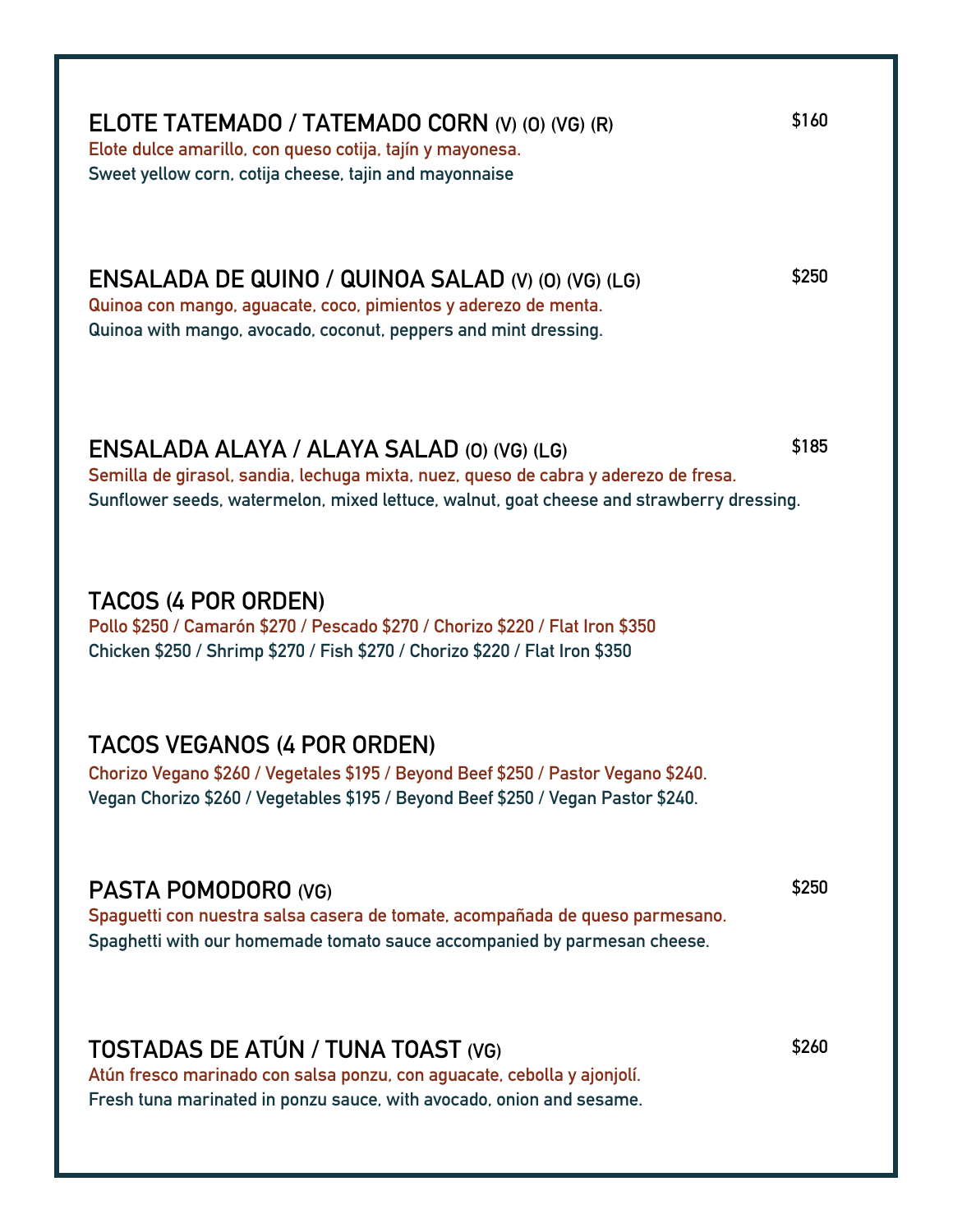| Cena / Dinner                                                                                                                                                                                                                                                                   | From / Desde 6:00 PM |       |
|---------------------------------------------------------------------------------------------------------------------------------------------------------------------------------------------------------------------------------------------------------------------------------|----------------------|-------|
| (V) VEGANO / (VG) VEGETARIANO / (0) ORGANICO / (R) REGIONAL / (LG) GLUTEN FREE                                                                                                                                                                                                  |                      |       |
| <b>TIRADITOS DE PESCADO / FISH TIRADITOS</b><br>Pescado crudo acompañado con cilantro, pepino, chile serrano y salsa ponzu.<br>Raw fish accompanied with coriander, cucumber, serrano pepper and ponzu sauce.                                                                   |                      | \$280 |
| TOSTADAS DE CAMARÓN / SHRIMP TOSTADAS (LG)<br>Tortilla frita con frijoles refritos y camarones salteados con mantequilla de chipotle.<br>Fried tortilla with refried beans and shrimp sautéed with chipotle butter.                                                             |                      | \$250 |
| ENSALADA DE CÍTRICOS / CITRUS SALAD (VG) (LG) (R)<br>Mezcla de lechuga con espinaca, queso de cabra, nuez, supremas de cítricos<br>acompañado con aderezo de mostaza.<br>Mix of lettuce with spinach, goat cheese, walnut, citrus supreme<br>accompanied with mustard dressing. |                      | \$185 |
| <b>ENSALADA DEL CHEF / CHEF'S SALAD (VG)</b><br>Lechuga, pepino, queso parmesano, crotones, tomate acompañado con aderezo balsámico.<br>Lettuce, cucumber, parmesan cheese, croutons, tomato accompanied with balsamic dressing.                                                |                      | \$160 |
| GAZPACHO CASERO / HOMEMADE GAZPACHO (V) (VG) (R)<br>Sopa fria de tomate acompañada con pimiento verde, aceite de olivo y vinagre.<br>Cold tomato soup accompanied with green pepper, olive oil and vinegar.                                                                     |                      | \$150 |
| SOPA DE MILPA / CORN SOUP (R) (0) (LG)<br>Consomé de pollo hecho en casa con granos de elote, chaya, cebolla, tomate.<br>Homemade chicken consommé with corn kernels, chaya, onion, tomato.                                                                                     |                      | \$160 |
| SOPA DE CEBOLLA / ONION SOUP (VG)<br>Cebolla caramelizada, queso manchego y crutones.<br>Caramelized onion, manchego cheese and croutons.                                                                                                                                       |                      | \$130 |
| ARROZ AL PIPIÁN CON VEGETALES / PIPIAN RICE WITH VEGETABLES (V) (VG) (R) (O)<br>Duo de salsa de semillas de calabaza, verde y rojo con arroz acompañado de vegetales a la parrila.                                                                                              |                      | \$250 |

**Duo of pumpkin seed sauce, green and red with rice accompanied by grilled vegetables.**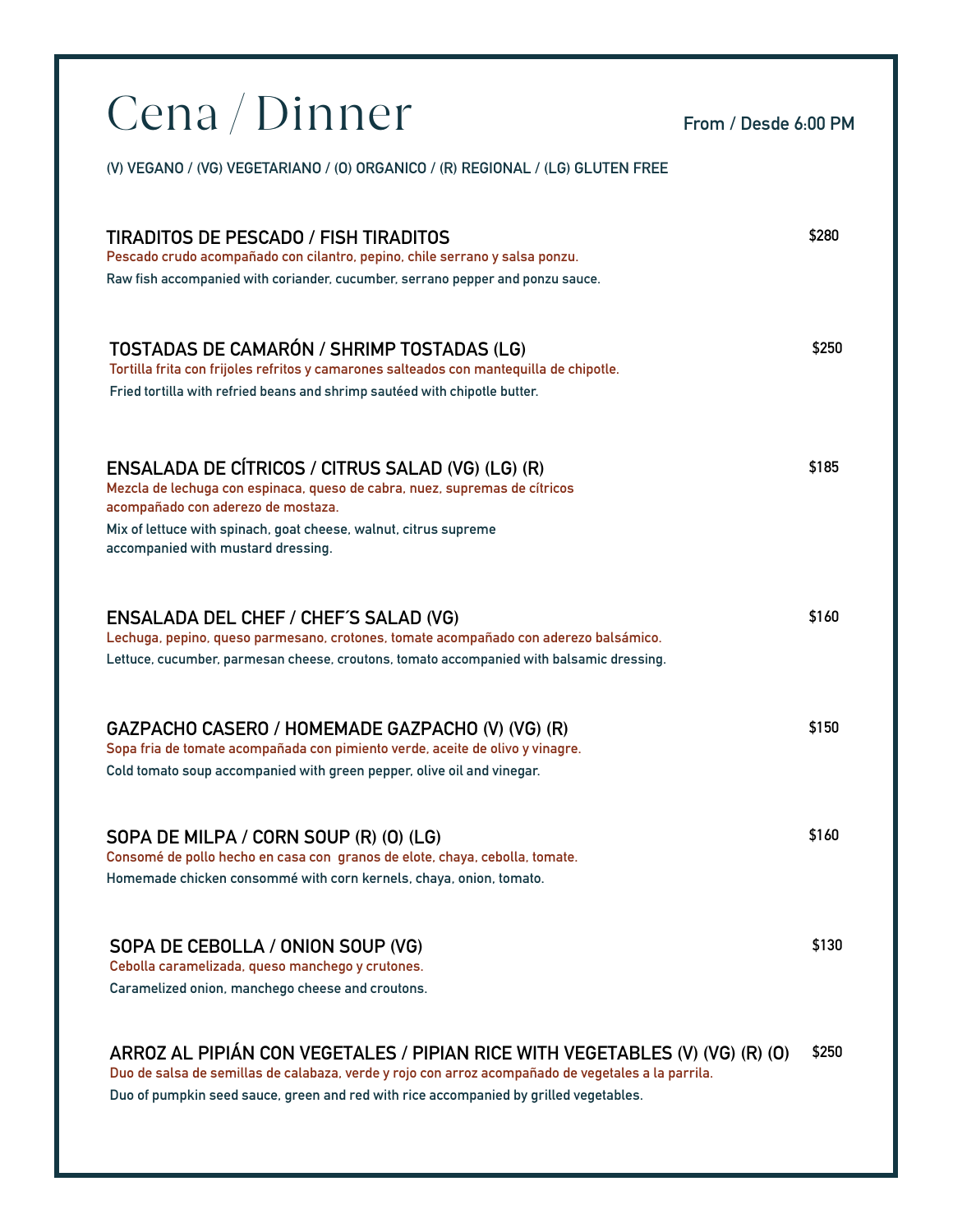| <b>TERES MAJOR PRIME FILET</b><br>Elige tu salsa; mostaza o queso de cabra, acompañado con papa al horno.<br>Choose your sauce; mustard or goat cheese, accompanied with baked potato.       | \$390 |
|----------------------------------------------------------------------------------------------------------------------------------------------------------------------------------------------|-------|
| POLLO AL TIKIN XIC / TIKIN XIC CHICKEN<br>Pechuga de pollo marinada con salsa de chile guajillo, naranja y tomate.<br>Marinated chicken breast with guajillo chili sauce, orange and tomato. | \$320 |
| <b>FILETE DE PESCADO / FISH FILLET</b><br>Filete de pescado fresco a la parrilla acompañado con un espejo de guacamole.<br>Grilled fresh fish fillet accompanied with a mirror of guacamole. | \$410 |
|                                                                                                                                                                                              |       |
| <b>POSTRES / DESSERTS</b>                                                                                                                                                                    |       |
| <b>CARLOTA</b><br>Hecho en casa, mousse de galleta.<br>Homemade, cookie mousse.                                                                                                              | \$140 |
| PUDIN DE ELOTE / CORN PUDDING<br>Acompañado de helado de vainilla.<br>Accompanied by vanilla ice cream.                                                                                      | \$130 |
| <b>FONDANT DE CHOCOLATE / CHOCOLATE FONDANT</b><br>Pastel de chocolate.<br>Chocolate cake.                                                                                                   | \$140 |
| <b>HELADOS / ICE CREAM</b><br>Vainilla, chocolate, coco y limón.<br>Vanilla, chocolate, coconut and lemon.                                                                                   | \$120 |